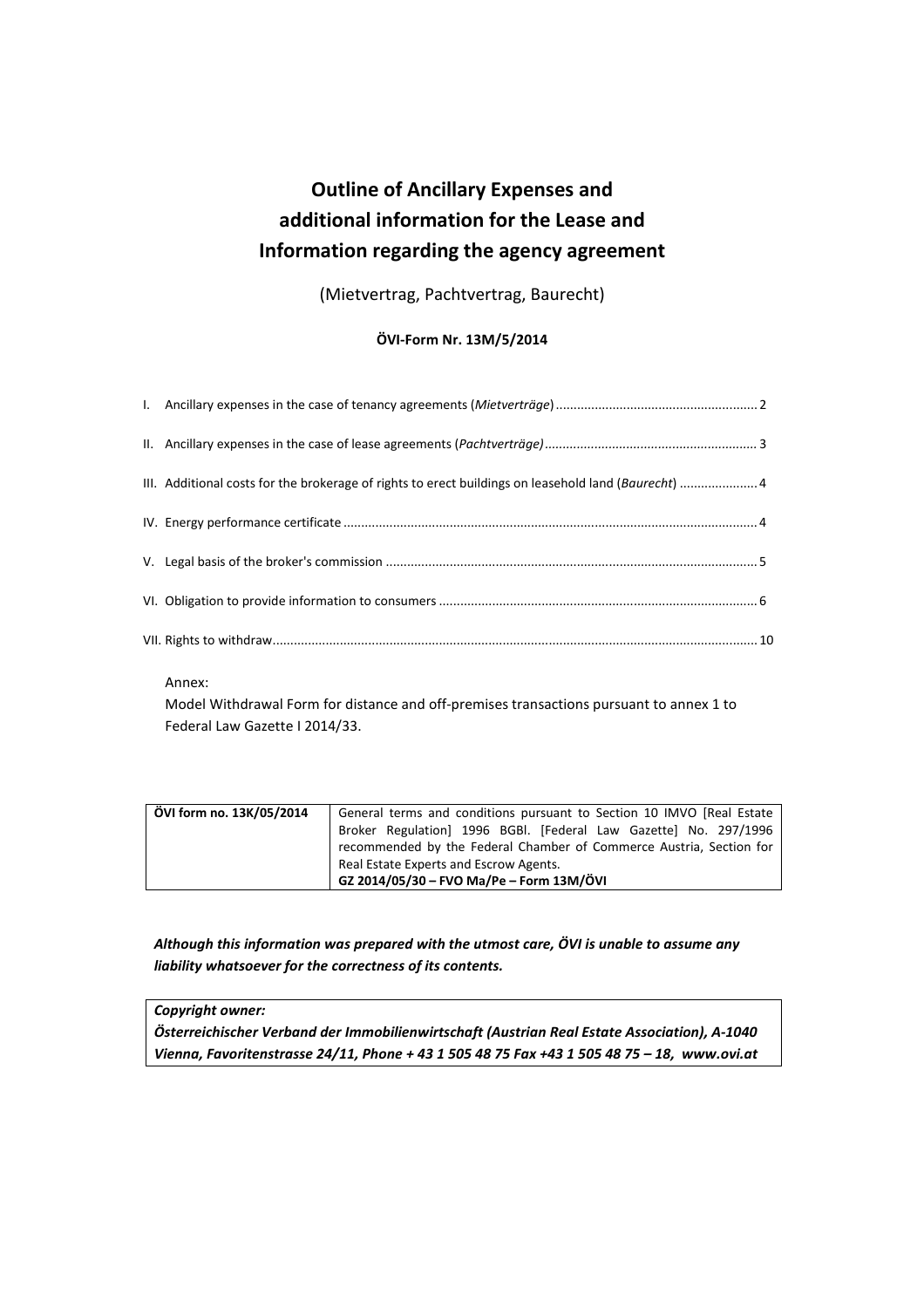# **I. Ancillary expenses in the case of tenancy agreements** (*Mietverträge*)

- **1. Fees payable on tenancy agreements** (Section 33 item 5 *Gebührengesetz* ("GebG") [Austrian Fees Act]): 1% of the gross rent (including VAT) payable during the term of contract; maximum: 18 times the annual value; in case of an indefinite term of contract 1% of three times the annual value. From 1 July 1999 onwards the landlord/lessor (or, as his representative, the broker, property manager, attorney or notary or other party) is obliged to calculate and pay the fee himself. In case of **tenancy agreements** with a fixed term on buildings or parts of buildings **the major purpose of which is housing**, the fees are limited to three times the annual value as of that point in time.
- **2. Costs of execution of agreement** as agreed within the scope of the fee regulations of the respective person who prepared the contract.

## **3. Commission**

*The calculation of the commission is based on the gross rent, which consists of:* 

- *basic rent or subrent;*
- *pro-rata service charges and regular public charges;*
- *share in special expenses (e.g. lift), if any; and*
- *any remuneration for furniture or equipment rented together with the premises or other additional services of the landlord.*

In order to calculate the basis of calculation of the commission the value added tax must not be included in the gross rent. The heating costs are also not to be included if the transaction concerns a tenancy relationship pertaining to a flat, in case of which pursuant to the tenancy law regulations the amount of the rent may not be agreed upon freely (reasonable rent, reference value rent).

In addition, a commission for special compensation in an amount of up to 5% can be agreed with the previous tenant.

| Main tenancy agreements (Hauptmietverträge) or<br>sub-tenancy agreements (Untermietverträge) on                                                                                                                                                 | Maximum commission plus 20% VAT                                                                                                                            |                                                                                                                                                                                            |
|-------------------------------------------------------------------------------------------------------------------------------------------------------------------------------------------------------------------------------------------------|------------------------------------------------------------------------------------------------------------------------------------------------------------|--------------------------------------------------------------------------------------------------------------------------------------------------------------------------------------------|
| flats and detached (one-family) houses                                                                                                                                                                                                          | Landlord                                                                                                                                                   | <b>Tenant</b>                                                                                                                                                                              |
| indefinite period/period of more than three years                                                                                                                                                                                               | 3 monthly gross rents                                                                                                                                      | 2 monthly gross rents                                                                                                                                                                      |
| period up to 3 years                                                                                                                                                                                                                            | 3 monthly gross rents                                                                                                                                      | 1 monthly gross rent                                                                                                                                                                       |
| Agreement on a supplementary commission in the<br>event that a lease agreement is extended or<br>converted into an indefinite lease.<br>Services of real estate brokers who are at the same<br>time managers of the property where the premises | Taking into account the entire<br>term of contract, the<br>commission may be raised to<br>the maximum amount,<br>however not to exceed 1/2<br>monthly rent | Taking into account the entire<br>term of contract, the commission<br>may be raised to the maximum<br>amount, however not to exceed<br>1/2 monthly rent<br>Maximum commission plus 20% VAT |
| are located*                                                                                                                                                                                                                                    | Landlord                                                                                                                                                   | <b>Tenant</b>                                                                                                                                                                              |
| indefinite period/period of more than three years                                                                                                                                                                                               | 2 monthly gross rents                                                                                                                                      | 1 monthly gross rent                                                                                                                                                                       |
| period of at least 2 years but not more than 3 years                                                                                                                                                                                            | 2 monthly gross rents                                                                                                                                      | 1/ <sub>2</sub> monthly gross rent                                                                                                                                                         |
| period shorter than 2 years                                                                                                                                                                                                                     | 1 monthly gross rent                                                                                                                                       | 1/ <sub>2</sub> monthly gross rent                                                                                                                                                         |
|                                                                                                                                                                                                                                                 |                                                                                                                                                            |                                                                                                                                                                                            |

\*This is not applicable if ownership has been established for the brokered apartment and the client is not the majority owner.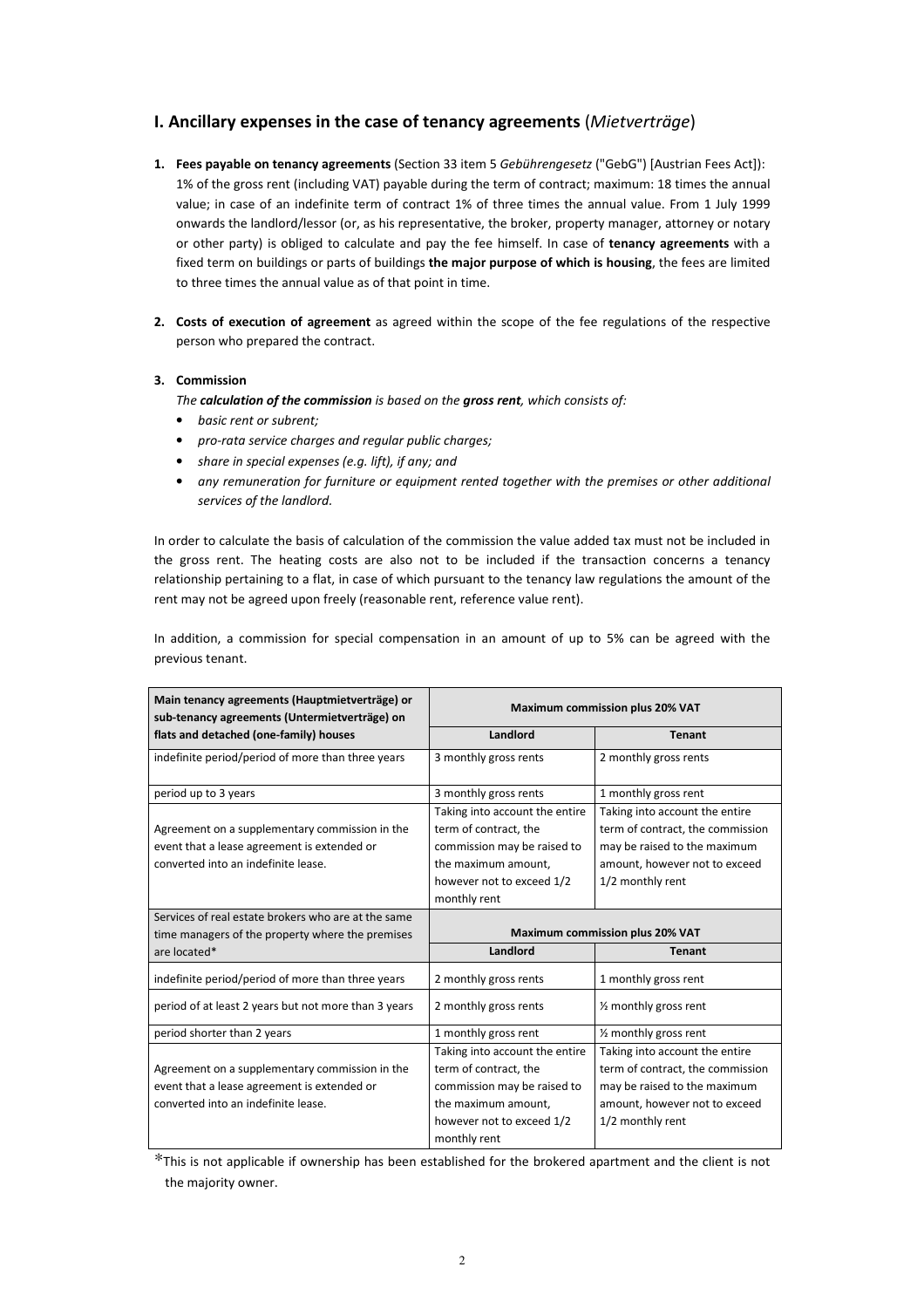| Main tenancy agreements (Hauptmietverträge) or<br>sub-tenancy agreements (Untermietverträge) on<br>business premises of all kinds                  | <b>Maximum commission plus 20% VAT</b> |                                           |
|----------------------------------------------------------------------------------------------------------------------------------------------------|----------------------------------------|-------------------------------------------|
|                                                                                                                                                    | Landlord                               | <b>Tenant</b>                             |
| indefinite period/period of more than three years                                                                                                  | 3 monthly gross rents                  | 3 monthly gross rents                     |
| period of at least 2 years but not more than 3 years                                                                                               | 3 monthly gross rents                  | 2 monthly gross rents                     |
| period shorter than 2 yeas                                                                                                                         | 3 monthly gross rents                  | 1 monthly gross rent                      |
| Agreement on a supplementary commission in the                                                                                                     |                                        | Taking into account the entire term of    |
| event that a lease agreement is extended or                                                                                                        |                                        | contract, the commission may be raised to |
| converted into an indefinite lease.                                                                                                                |                                        | the maximum amount                        |
| It is possible to agree on charging the lessor's commission (not to exceed 3 gross monthly rents) to the lessee of the<br>premises (Sec. 12 IMVO). |                                        |                                           |

# **II. Ancillary expenses in the case of lease agreements** (*Pachtverträge)*

- **1. Fees payable on lease agreements** (Section 33 item 5 *Gebührengesetz* ("GebG") [Austrian Fees Act]) 1% of the gross rent payable during the term of contract; in the case of an indefinite term of contract 1% of three times the annual value.
- **2. Costs of drafting the agreement** according to the fee regulations of the person who prepared the contract.

#### **3. Commission**

## **(a) Leases, in particular in agriculture and forestry**

In the case of leasing of properties or parts of properties a commission may be agreed with both clients which is fixed at a percentage of the rent payable during the term of the lease.

In the case of an **indefinite term of lease**………5% of the rent payable for 5 years.

In case of a **fixed term** of

| up to 6 years5%  |                        |
|------------------|------------------------|
| up to 24 years3% | more than 24 years  2% |

in each case plus 20% VAT.

In the case of appurtenances an additional commission of 3% of the value plus 20% VAT may be agreed upon.

## **(b) Lease of businesses**

In the case of an **indefinite term of lease** 3 times the monthly rent.

In the case of a **fixed term of lease** of

| more than 10 years  3% |  |
|------------------------|--|

in each case plus 20% VAT.

In case of compensation for investments or furniture/equipment a commission of 5% of the amount paid by the lessee therefore may be agreed with the lessor or the previous lessee.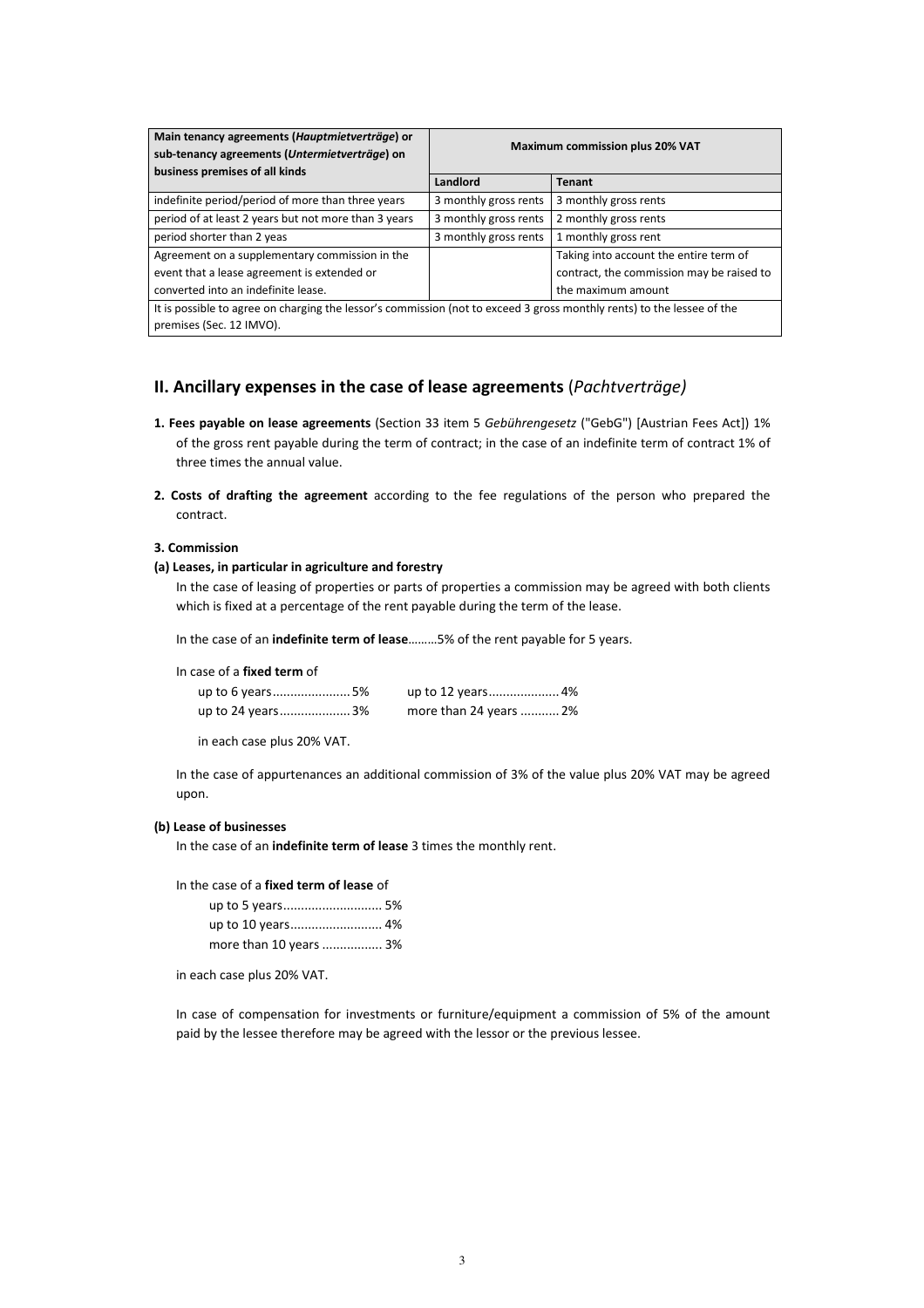# **III. Additional costs for the brokerage of rights to erect buildings on leasehold land** (*Baurecht*)

For **brokering the rights to erect buildings on leasehold land**, the maximum commission equals the following percentage of the rates payable for the leased land throughout its term:

3% for rights extending from 10 – 30 years 2% for rights exceeding 30 years.

In the event that the term exceeds 30 years, it is possible to agree on a flat commission rate of 3% (plus VAT) which is to be based on the 30-year rent, instead of the 2% fee (Sec 12 (4) IMVO provision on maximum values as amended). As the cap is limited to 2% of the 45-year rent, this amount also equals the maximum commission, regardless of any term of contract which may exceed that period.

# **IV. Energy performance certificate**

The *Act on the Presentation of the Energy Performance* Certificate (EAVG 2012) provides that in the event a building or an object of usage is **rented/leased**, the landlord/lessor has to present to the tenant/leaseholder an **Energy Performance Certificate** in due time before the contract is concluded. At the time of presentation, the **Energy Performance Certificate** may not be older than 10 years. It must also be handed over to the tenant/lease-holder no later than 14 days after the signing of the agreement.

In the event the landlord/lessor fails to provide the certificate, the tenant/lease-holder is entitled to procure the Energy Performance Certificate directly, provided he / she has requested the certificate from the landlord/lessor in vain. The tenant/lease-holder can then opt to either claim reasonable expenses for the certificate at court within a period of three years, or file a court request for the hand-over of the certificate.

The EAVG2012 has been in force since December 1, 2012. It provides that advertisements in print and electronic media must specify the thermal heat requirements (*Heizwärmebedarf* or *HWB*) and the overall energy efficiency factor (*Gesamtenergieeffizienzfaktor or fGEE*), with both landlord/lessor and broker being subject to this obligation.

Certificates which were issued before EAVG 2012 went in to force, shall be valid for 10 years after the date of issuance. This regulation also applies if the certificate displays the thermal heat requirements (HWB) only, and not the overall energy efficiency factor (fGEE) as well. In such case the thermal heat requirement value (related to the climate at the site) shall suffice.

The landlord/lessor may choose to hand-over either an **Energy Performance Certificate** on the **overall energy efficiency** of the object or of a comparable object within the same building, or on the entire building. With regard to one-family homes, the requirement to present and hand-over an energy certificate will be satisfied by means of an energy certificate for a comparable building. The author of the Energy Performance Certificate must, however, confirm such comparability.

The Energy Performance Certificate must be compliant with the respective provincial regulations and is designed to create comparable information on the standard energy consumption of an object. The calculation of energy indicators is based on pre-defined conditions and standard parameters which are not user-dependent, resulting in the fact that there may be considerable deviations when the property / object is actually used.

If no Energy Performance Certificate is presented, Sec. 7 EAVG provides that an overall energy performance corresponding to the age and type of the building has been agreed.

Since December 1, 2012, a nation-wide catalogue of exemptions has been in effect in Austria. Contrary to the previous regulation, Energy Performance Certificates must now also be made available for historical monuments and listed buildings. The Act on the Presentation of the Energy Performance Certificate (EAVG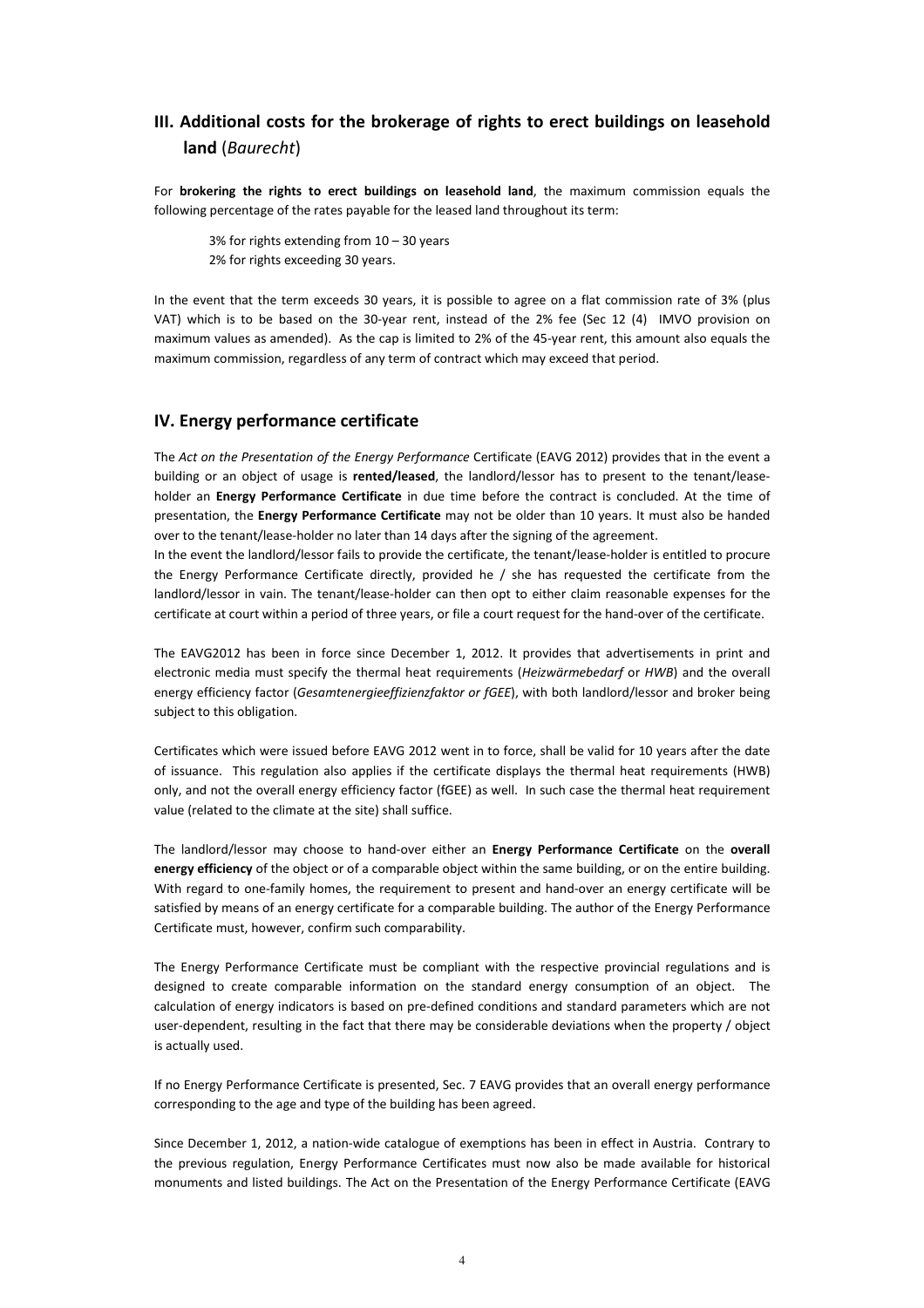2012) includes administrative penalty provisions. Both the landlord/lessor and the broker who fail to state the HWB and fGEE values in an advertisement are subject to a fine of up to EUR 1,450. Brokers will only be excused if they have informed the landlord/lessor of the subject obligation, requesting both indicators and the procurement of an Energy Efficiency Certificate, which the landlord/lessor refused to supply. Moreover, the landlord/lessor faces an administrative penalty of up to EUR 1,450 if he/she fails to present and / or hand-over the Energy Performance Certificate.

# **V. Legal basis of the broker's commission**

**Section 6 paras 1, 3 and 4, Section 7 para 7, Sections 10 and 15** *Maklergesetz* [Austrian Broker Act]

**Section 6 (1)** The client is obliged to pay a commission in cases where the transaction is concluded with a third party due to the broker's activity pursuant to the contract.

**(3)** The broker is entitled to the commission even if, due to his activities, the transaction to be brought about pursuant to the contract is not entered into, but another transaction is entered into, the economic purpose of which is equivalent to the original transaction.

**(4)** The broker shall not be entitled to a commission if he himself becomes a contracting party to the transaction. This shall also apply if the transaction entered into with a third party is the economic equivalent to a conclusion of the transaction by the broker himself. In the event of any other close familial or economic relationship between the broker and the third party which might impair the safeguarding of the interests of the client, the broker shall only be entitled to a commission if he immediately notifies the client of such close relationship.

**Section 7 (1)** The entitlement to a commission shall come into existence when the transaction becomes legally effective. The broker shall not be entitled to any advance.

**Section 10 (1)** The entitlement to a commission and the claim for reimbursement of additional expenses shall arise when they have been incurred.

## **Special commission agreements**

**Section 15 (1)** An agreement according to which the client, is required to pay an amount, for instance as compensation for or reimbursement of expenses incurred and professional services rendered, even if there is no successful conclusion of a deal attributable to the broker, shall only be permissible up to the amount of the agreed or locally customary commission and only in the event that

- 1. the transaction described in the broker agreement is not entered into contrary to good faith because the client - contrary to the course of the negotiations up to that point - fails to take any action that would be required for the conclusion of the deal without notable reason;
- 2. a transaction is entered into with the third party solicited by the broker the purpose of which is not equivalent to the original transaction if conclusion of the transaction is the result of the broker's activities;
- 3. the transaction described in the broker agreement is not entered into with the client but with a different person because the client informed such person of the business opportunity made known to him by the broker or if the transaction is not entered into with the third party but with a different person because the third party notified the latter of such business opportunity or
- 4. the transaction is not entered into with the third party because a statutory or contractual right of first refusal, resale or a right to succeed is exercised.

**(2)** Such a payment may, in the case of sole broker agreements, be agreed upon if

1. the sole broker agreement is terminated early by the client in violation of the contract and without important reason;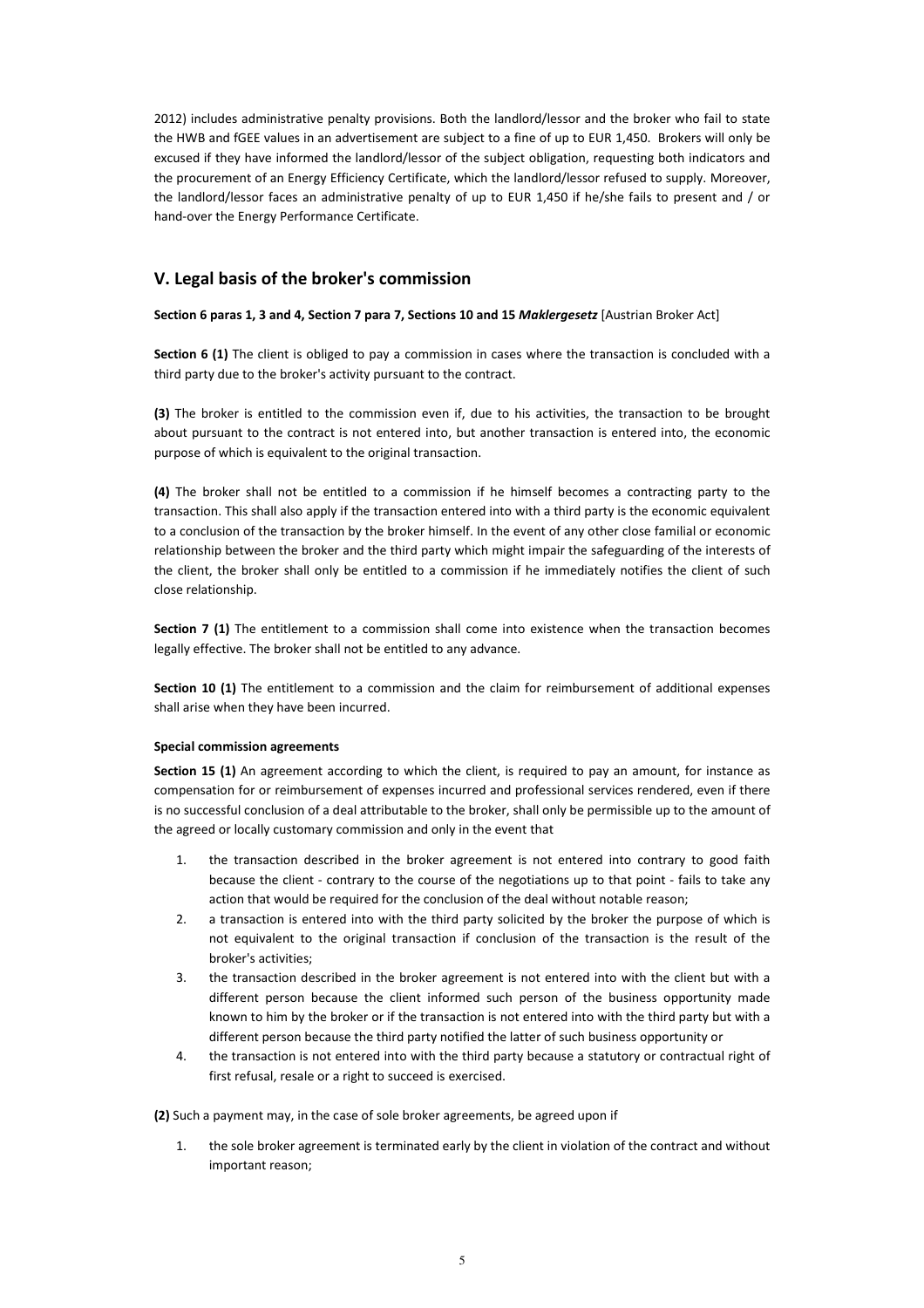- 2. the transaction was entered into during the term of the sole broker agreement in violation of the contract through the activities of a different broker instructed by the client; or
- 3. the transaction was entered into during the term of the sole broker agreement in a way other than by the activities of a different broker instructed by the client.
- **(3)** Payments pursuant to para 1 and para 2 shall be considered remuneration (*Vergütungsbetrag*) within the meaning of Section 1336 ABGB [Austrian General Civil Code].

*An agreement pursuant to Section 15 Maklergesetz* [Broker Statute] *must be made in writing in the case of broker agreements involving consumers.* 

# **VI. Obligation to provide information to consumers**

## **The real-estate agent's information requirements**

**(1) Sec. 30 b KSchG consumer Protection Act:** prior to concluding an agency agreement with the client (in the case of a "Consumer"), the agent has to hand over to the client – with the diligence of a proper real estate professional – a written statement indicating that it will act as an agent, and a list of all expected costs arising from the conclusion of the requested business transaction, including the agent's commission. The amount of the commission must be stated separately; the agent must also inform that client of any economic or private relationship for the purpose of Sec. 6(4) third sentence of MaklerG (Real Estate Agency Act). When the agent – according to common business practice – can act as dual agent, the statement must bear explicit reference to this fact. In the event of any substantial change in circumstances, the agent must rectify the above documents accordingly. If the agent fails to fulfill this obligation before the client agrees to the brokered transaction, Sec. 3(4) MaklerG shall apply.

**(2)** The real estate agent has to provide the client with the required information (pursuant to Sec. 3 MaklerG) in writing. The information must in any case include all circumstances which are essential to assess the business transaction to be brokered.

**NOTE: Based on current business practice, real estate agents may also act as dual agents without the client's explicit approval.** In the event that the agent is instructed to act solely for one party in the transaction, the other party shall be informed by the agent.

# **Information requirements in the event of distance and off-premises sales Scope of the obligation; legal consequences**

to be applied on

- **Off-premises contracts (AGV)** between trader and consumer,
	- o which are concluded when a consumer and trader are simultaneously present at a place other than the trader's premises,
	- o for which the consumer has made an offer under the circumstances above, or
	- o which have been concluded in the trader's premises or by distance sale communication media, directly after the consumer has been addressed personally and individually at a location other than the trader's or its representative's premises, respectively the consumer's premises, or
- **Distance sales transactions (FAG)**  these are contracts concluded between a trader and a consumer, without the simultaneous presence of both parties, through a distribution or service system organized to handle distance sales where telecommunications media (mail, internet, e-mail, telephone and fax) were exclusively used until the respective agreement was concluded.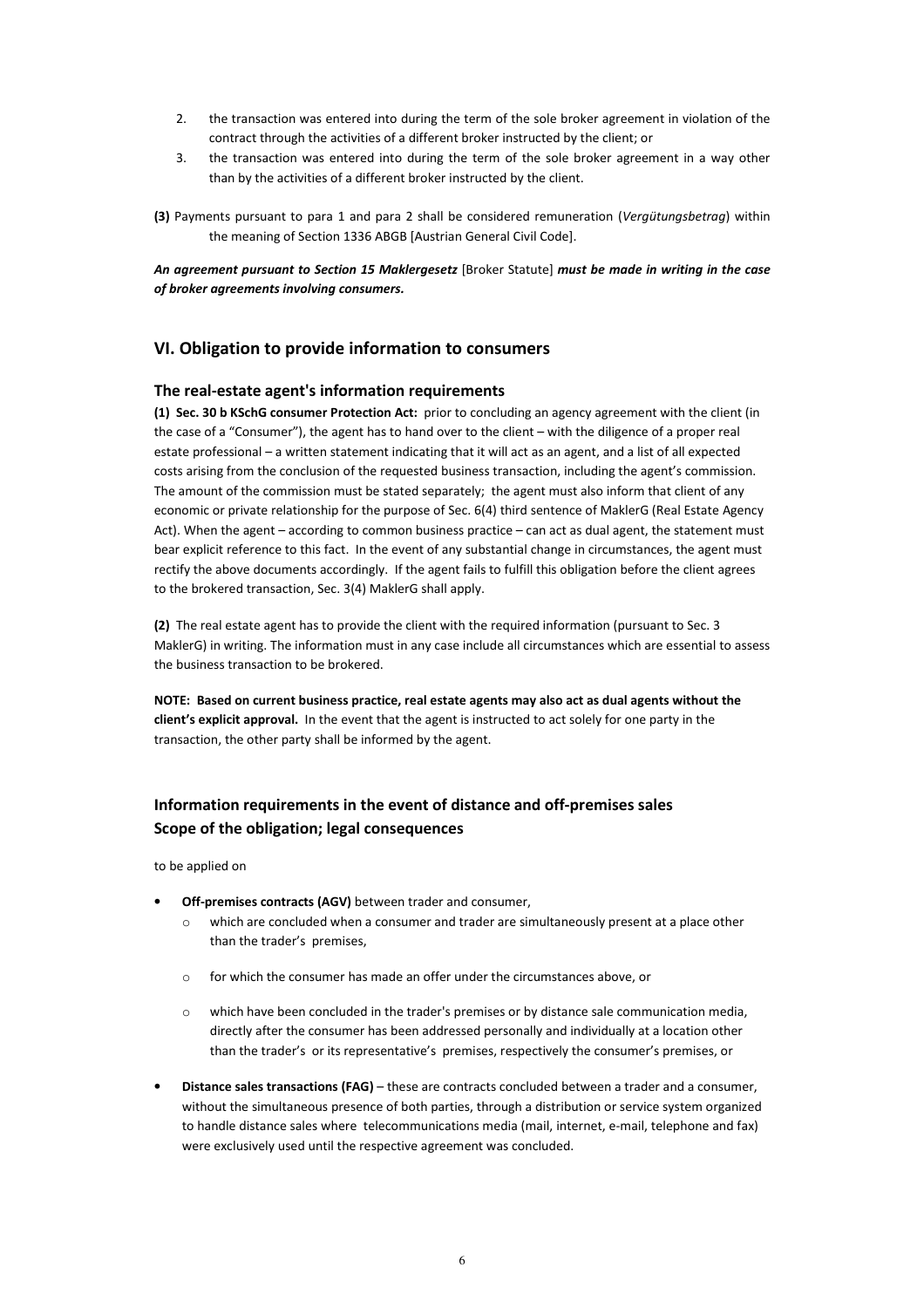#### **Exempted are contracts on**

- the creation, acquisition or transfer of ownership or other rights related to immovable things (Sec 1 (2) Z 6 FAGG),
- the erection of new buildings, major conversion work of existing buildings and the lease of residential space (Sec 1 (2) Z 7 FAGG);

**Sec. 4 FAGG (1)** The contract or offer shall not be binding upon the consumer before it has been informed by the trader of the following facts and in a clear and comprehensible matter:

- 1. the essential characteristics of the goods or services, as appropriate to the medium and the goods or services,
- 2. the **name** or **company name** of the trader as well as the **address** of its office,
- 3. where applicable
	- a) the **telephone and fax number,** and the **e-mail address** which the consumer may use to contact the trader easily and promptly and without major effort,
	- b) any address different from the trader's company base which the consumer may use in any case of complaint, and
	- c) the name of the person or the company and the address of the person on behalf of which the trader is acting , as well as any business address of that person that may differ from the foregoing, where the consumer can address any complaints,
- 4. the total price of the good or service, including all taxes and levies. If the nature of the goods or services is such that the price cannot reasonably be calculated in advance, the method of calculating the price and any additional costs for freight, delivery, shipment or other costs must be stated. If such costs cannot reasonably be calculated in advance, the fact that such additional costs may be payable must be noted as well,
- 5. in the event of a contract for an indefinite period or a subscription: the total costs per billing period; when such contracts are charged at a fixed rate, the total costs shall mean the total monthly costs; if the total costs cannot reasonably be calculated in advance, the method of calculating the price shall be provided,
- 6. the costs of using any means of distance communication for the conclusion of the agreement, unless such costs are calculated at the base rate,
- 7. the terms of payment, delivery and service; the period following the trader's commitment during which the goods or services will be delivered, and, where applicable the trader's complaint handling process,
- 8. if there is a right to withdraw from the contract: the conditions to terminate the agreement, the time limit and the procedure for exercising this right (the latter by providing a sample for the customer's withdrawal),
- 9. that (where applicable) the consumer in the event it withdraws from the contract is obliged to pay the costs for returning the goods pursuant to Sec. 15; in case of distance contracts for goods that, due to their nature cannot normally be returned by post, the cost of returning these goods,
- 10. that (where applicable) the consumer in the event it withdraws from the contract is obliged to pay the pro-rated share of the work already performed pursuant to Sec. 16,
- 11. inform the consumer where applicable, on the absence of the right to withdraw from the contract pursuant to Sec. 18, respectively on the circumstances that would lead to the consumer losing its right to withdraw,
- 12. in addition to referring to the legal warrantee right, the consumer is to be informed also on the existence of after-sales customer services and the respective terms, as well as of any trade-specific guarantees,
- 13. where applicable on existing codes of conduct in accordance with Sec. 1(4) Z4 UWG Act on Unfair Competition, and on how the consumer can obtain a copy thereof,
- 14. where applicable, on the **duration** of the contract, respectively the **conditions for terminating contracts with indefinite duration** or contracts with automatic renewal,
- 15. where applicable ,on the minimum duration of the consumer's obligations under the agreement,
- 16. where applicable, on the traders right to request a safety deposit or other financial security from the consumer, including the pertinent conditions,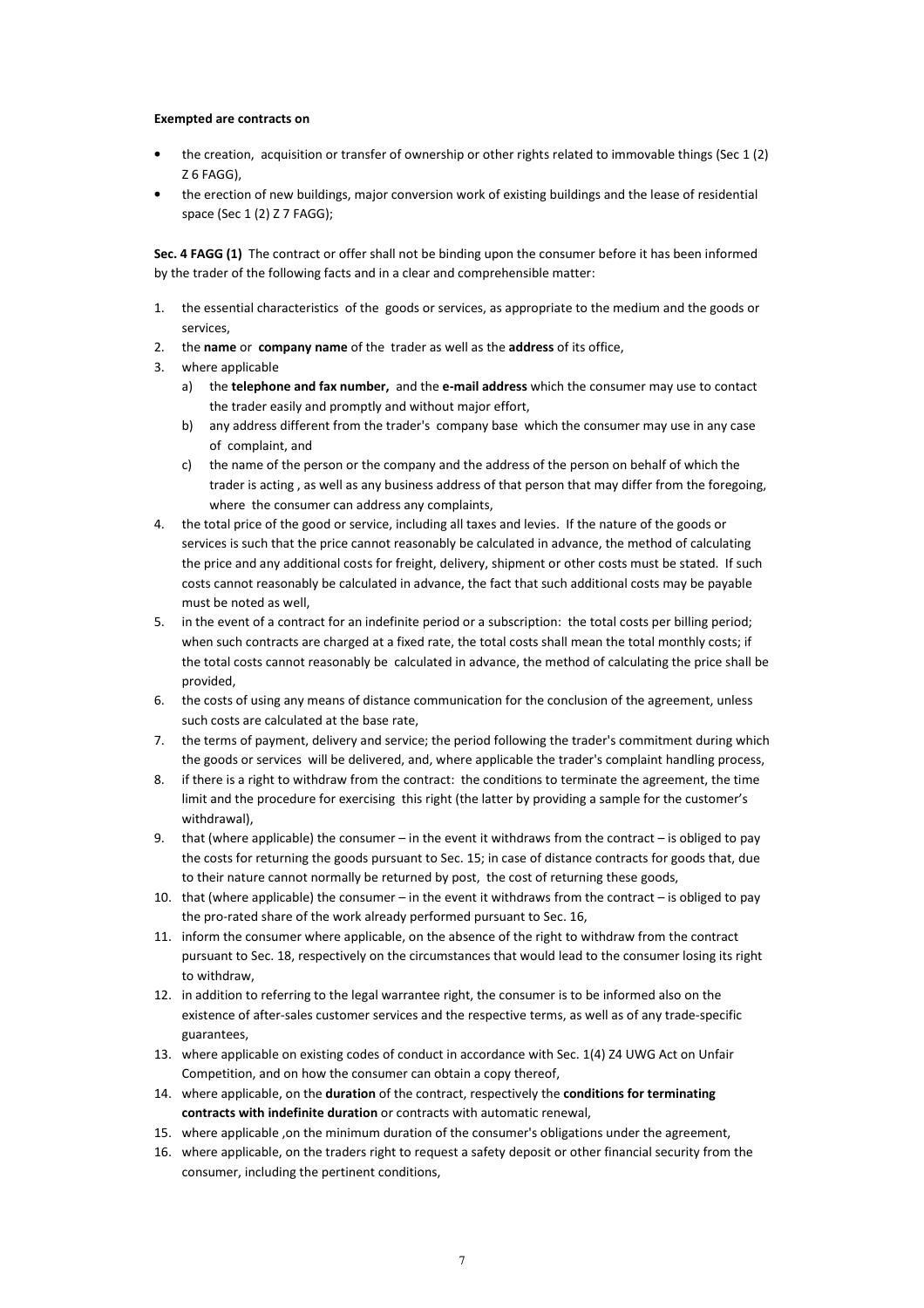- 17. where applicable, on the functionality of digital contents including technical protection measures for such contents,
- 18. where applicable to the extent it is essential on the interoperability of digital contents with hardware and software that the trader is aware of or can reasonably be expected to have been aware of, and
- 19. where applicable, the possibility of having recourse to out-of-court complaint and redress procedures the trader is subject to, and the conditions for such approach.

**(2)** In the event of a public auction, the information referred to in subsection 1 (2) and (3) might be substituted by information on the auctioneer.

 **(3)** The information pursuant to subsection 1(8), (9), (10) may be provided by means of a **model form stating the rights of withdrawal**. The form satisfies the trader's obligation, provided it has been completed appropriately by the trader prior to being given to the client.

**(4)** The information provided to the client in accordance with subsection 1 is part of the contract. Any modifications are only effective when they have been explicitly agreed upon by both parties to the contract.

**(5)** If the trader has failed to provide to the client information on additional and other costs in accordance with subsection 1 Z 4, or on the costs for returning the goods in accordance with subsection 1 Z 9, the client does not have to bear these costs.

**(6)** The obligation to provide information in accordance with subsection 1 applies regardless of other obligations to provide information pursuant to statutory regulations based on the Directive on Services in the Internal Market (2006/123/EC – Federal Law Gazette No. L 376 dated Dec. 27, 2006, page 36) or on certain legal aspects regarding information services in the E-Commerce Directive (2000/31/EC – Federal Law Gazette L 178 of July 17, 2000, page 1) in particular those referring to electronic business transactions.

## **Information requirement for off-premises contracts**

**Sec 5 FAGG (1)** In the event of contracts concluded off-premises, the information referred to in Sec. 4 (1) shall be provided to the consumer **on paper, or if the consumer agrees, on another durable data medium.**  The information must be **legible, clear and comprehensible**.

**(2)** The trader shall hand over to the consumer a paper copy of the signed contract, or a confirmation of the concluded contract, or upon the consumer's approval, a copy stored on another durable data medium. Where applicable, the copy of the contract or the confirmation of the contract shall include an acknowledgement of the consumer's approval and knowledge pursuant to Sec. 18 (1) Z11.

## **Providing information for distance contracts**

**Sec 7 FAGG (1):** In the event of distance sales, the information referred to in Sec. 4 (1) must be provided to the consumer in a way which is appropriate to the communication channel used, and it must be **clear and comprehensible.** If the information is provided on a **durable data medium**, it must be legible.

**(2):** If the contract is concluded through a telecommunications channel where the time for presenting the information is limited in terms of space or time, the trader shall provide to the consumer at least the information provided in Sec. 4 (1)  $Z$  1, 2, 4, 5, 8 and 14 on the essential characteristics of the goods or services, the name of the trader, the total price, the withdrawal right, the term of the contract and the conditions for terminating contracts with indefinite terms. This information must be provided through the same telecommunications channel prior to concluding the contract. The remaining information in Sec. 4(1) shall be provided to the consumer in an appropriate manner and in accordance with subsection 1.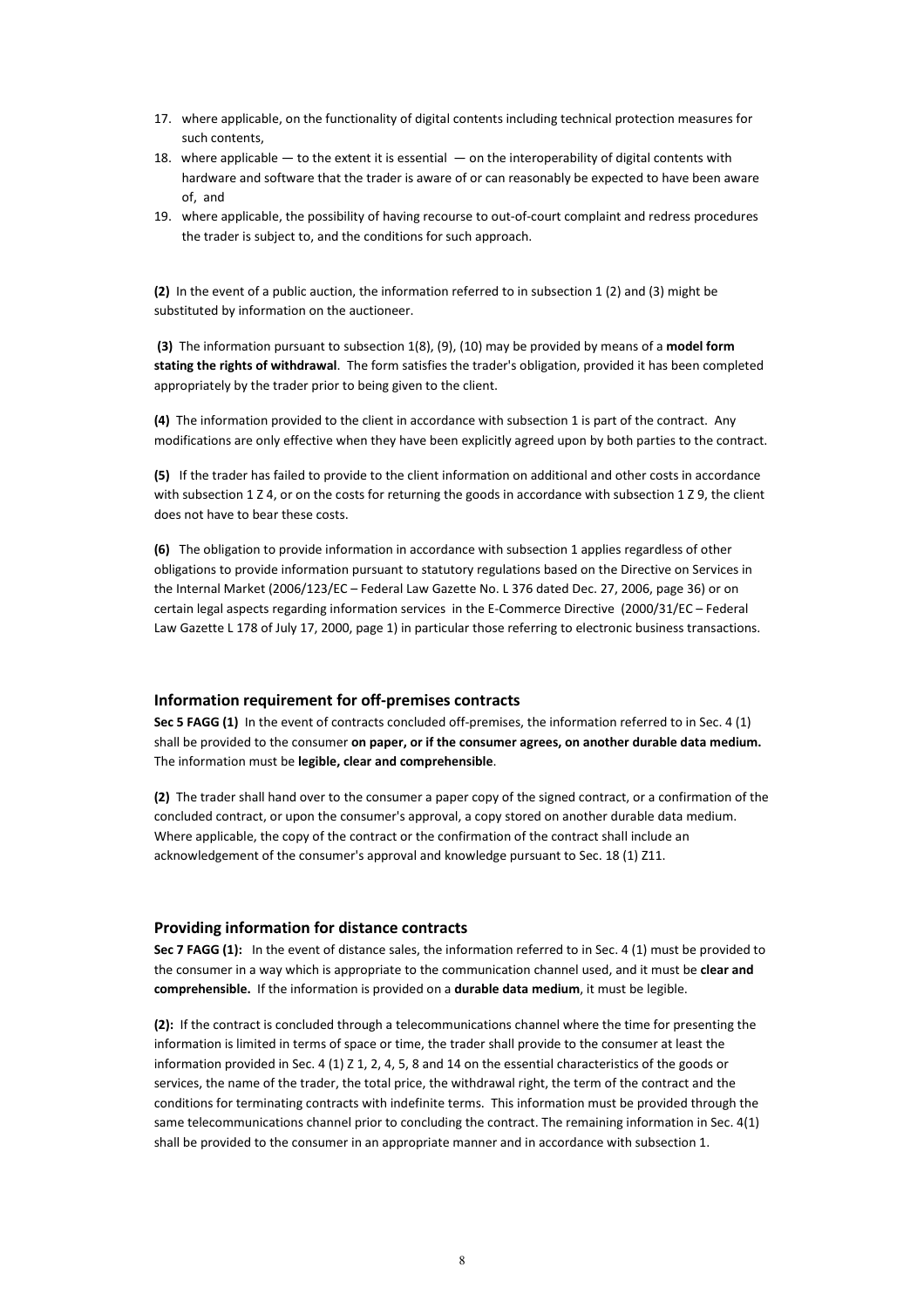**(3):** Within a reasonable period of time following the conclusion of the contract, however not later than upon delivery of the goods, or before the respective services are rendered, the trader shall provide to the consumer a confirmation of the concluded contract on a durable data medium, including the information specified in Sec. 4 (1), unless this information has already been given to the consumer on a durable data medium prior to the conclusion of the contract. Where applicable, the confirmation of the contract shall include an acknowledgement of the consumer's approval and knowledge pursuant to Sec. 18 (1) Z 11.

#### **Special requirements in the event of e-contracts**

**Sec. 8 FAGG (1):** In the event that an electronic distance contract –not exclusively concluded by e-mail or a comparable individual electronic communications channel – obliges the consumer to make a payment, the trader has to notify the consumer in a clear and accentuated manner of the information set forth in Sec. 4 (1) Z 1, 4, 5, 14, and 15, prior to the latter's declaration of agreement.

**(2)** The trader has to ensure that the consumer explicitly confirms during the ordering process that the order is connected to an obligation of payment. If the ordering process requires pressing a button or a similar function, there must be a clear wording, such as "payment for order" or a similar, clear statement notifying the consumer that the order is connected with the obligation to make a payment to the trader. If the trader fails to comply with the obligations in this subsection, the contract or the declaration of contract shall not be binding upon the consumer.

**(3)** Trading websites shall indicate in a clear and comprehensible way and no later than at the beginning of the ordering process whether there are delivery restrictions and which means of payment are accepted.

**(4)** Subsections. 1 to 3 also apply on the contracts mentioned in Sec. 1 (2) Z 8. The provisions in subsection 2 (second and third sentence) are also applicable on the contracts mentioned in Sec. 1 (2) Z 2 and 3, provided that they have been concluded in the way described in subsection 1.

#### *Definition of "durable data medium":*

*Paper, USB sticks, CD-ROMs, DVDs, memory cards, hard-disks, storable and reproducible e-mails.* 

#### **Special requirements in the event of telephone sales**

**Sec. 9 FAGG (1):** In the event of telephone calls with consumers with a view to concluding a distance sales contract, the trader must inform the consumer at the beginning of the conversation of its name, its company name, or where applicable of the name of the person upon whose order it is acting, as well as the commercial purpose of the conversation.

**(2):** In the event of a distance sales contract for services negotiated during a call initiated by the trader, the consumer shall be under no obligation before the trader makes available to the consumer a confirmation of the offer on a durable data medium and the consumer subsequently submits to the trader a written acceptance of the offer on a durable data medium as well.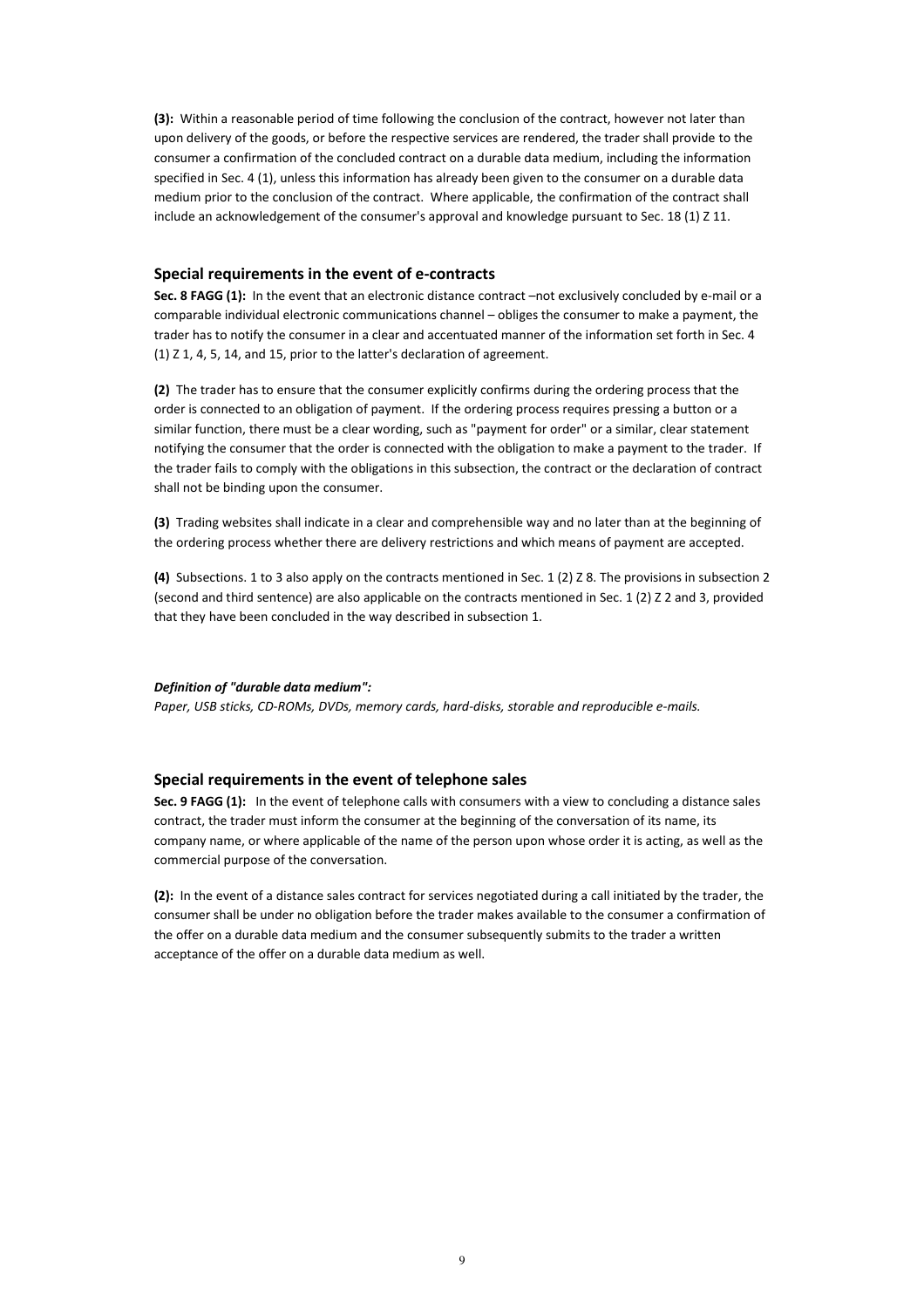## **VII. Rights to withdraw**

# **1. Withdrawal from a brokerage agreement (Sole agency agreement, brokerage agreement, brokerage agreement with a prospective client) if it is a distance or offpremises contract ( Sec 11 FAGG).**

## **Right to withdraw and withdrawal period**

**Sec. 11 FAGG (1)** The consumer may withdraw from a distance or off-premises contract within a period of 14 days, without giving the reason for its withdrawal. The withdrawal periods commences on the date the agreement is entered into.

## **Omission of information on the right of withdrawal**

**Sec. 12 FAGG (1)** If the trader has failed to comply with its obligation to inform the consumer pursuant to Sec. 4 (1) Z 8, the withdrawal period specified in Sec. 11 shall be extended by twelve months.

**(2)** If the trader provides the information to the consumer within twelve months from the date relevant for the commencement of the period, the withdrawal period ends 14 days after the consumer has received the information.

## **Exercising the right of withdrawal**

**Sec 13 FAGG (1):** The withdrawal does not require any specific format. The consumer may use the model form $^{1}$  for withdrawals. The withdrawal period is complied with if the declaration is posted within the period.

**(2):** The trader may offer the consumer the option to complete the model withdrawal form or fill in and submit a declaration of withdrawal through its website. If the consumer uses this channel, the trader has to acknowledge receipt immediately, by means of a durable data medium.

## **Beginning of the execution of the contract before expiration of the withdrawal period**

**Sec. 10 FAGG:** If a distance or off-premises service contract is about the provision of an indefinite volume or quantity of water, gas, electricity or district heat and the consumer requested provision before the end of the withdrawal period pursuant to Sec. 11, the trader must request the consumer to explicitly solicit early execution of the agreement on a durable data medium, provided that the contract was concluded offpremises.

# **Obligations of the consumer in the event of withdrawal from a contract for services, energy or water supply, or digital contents**

**Sec 16 FAGG (1)** If, pursuant to Sec. 11 (1) a consumer withdraws from an agreement on services or the provision of energy or water as specified in Sec. 10, after having made a request in accordance with Sec. 10 and the trader subsequently started to fulfill the agreement, the consumer has to reimburse the trader for the amount which corresponds to the pro-rated share of deliveries (made up to the date of withdrawal) in relation to the agreed total contract price. If the total price is excessive, the payable pro-rated share is to be based on the market value of the services actually rendered.

**(2):** The consumer is not obliged to pay a pro-rated share pursuant to subsection 1if the trader has not met its obligation to inform the consumer in accordance with Sec. 4 (1) Z 8 and 10.

l.

 $<sup>1</sup>$  see annex</sup>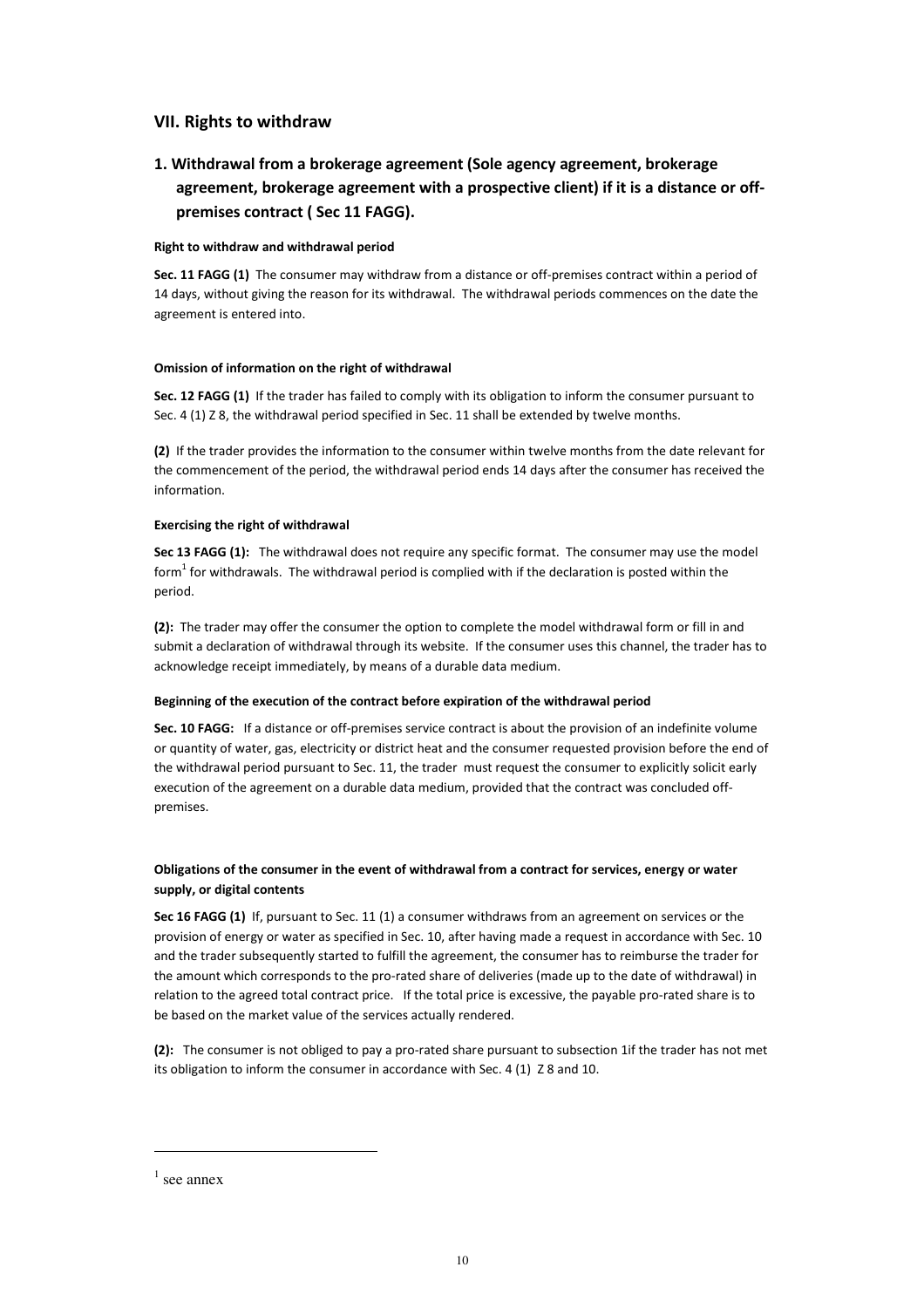#### **Exemptions from the rights to withdraw**

**Sec. 18 FAGG (1)** The consumer shall not have the right to withdraw from distance or off-premises contracts on services if the trader started to execute the contract and has completely rendered the respective services before the withdrawal period has ended (pursuant to Sec. 11). This is only possible, however, if the consumer makes an explicit request pursuant to Sec. 10 and subsequently acknowledges that it will lose its withdrawal right once the contract has been completely fulfilled by the trader

# **2. Rescission of contract pertaining to real estate pursuant to Section 30a**  *Konsumentenschutzgesetz* **("KSchG") [Austrian Consumer Protection Act]**

A **client** who is a **consumer** (Section 1 KSchG) and

- has made a contractual statement on the day of the first visit to the premises,
- and if such statement refers to the acquisition of a tenancy right, any other right to use a property or to ownership, namely
- to a flat, a detached (one-family) house or a property suitable for construction of a detached (onefamily) house and if
- the same is intended to be used for covering the consumer's own urgent need for accommodation or of that of a close relative;

may declare **within one week in writing that he rescinds such contractual statement**.

The **time period begins** to run only when the consumer has received a duplicate of the contractual statement and information regarding the right to rescind the same, i.e. either on the day after he made the statement or, if the duplicate including the information on the right to rescind the contractual statement was delivered later on, at such later point in time. In any case **the right to rescind the contractual statement expires** not later than one month after the date of the first visit.

Agreements on the payment of a down payment, forfeit money or the like prior to expiration of the period allowed for rescission pursuant to Section 30 a KSchG shall be ineffective.

# **3. Withdrawal right in the event of door-step sales pursuant to Sec. 3 KSchG Consumer Protection Act**

Only applicable on contracts which are explicitly exempted from the applicability of the FAGG (Act on Distance and Off-Premises Sales).

A **customer** who is consumer in the sense of Sec. 1 Consumer Protection Act has the right to withdraw up to the conclusion of the contract, or within 14 days following its conclusion, if

- its contractual declaration was made outside the trader's premises and
- it has not solicited business relations directly with the trader with a view of concluding a contract.

The **term** does not start before the consumer has been handed over a document containing the name and address of the trader, the data required to identify the contract, instructions on the withdrawal right, the withdrawal period and the process of exercising this right.

If the consumer is not informed of its right to withdraw, it shall be entitled to withdraw during a period of twelve months and 14 days following the conclusion of the agreement. In the event the trader hands over the document within twelve months following the beginning of the term, the extended withdrawal period shall end 14 days after the date the consumer receives the respective document.

The withdrawal notice does not require any specific format. The withdrawal period is complied with if the withdrawal notice is dispatched within the withdrawal period.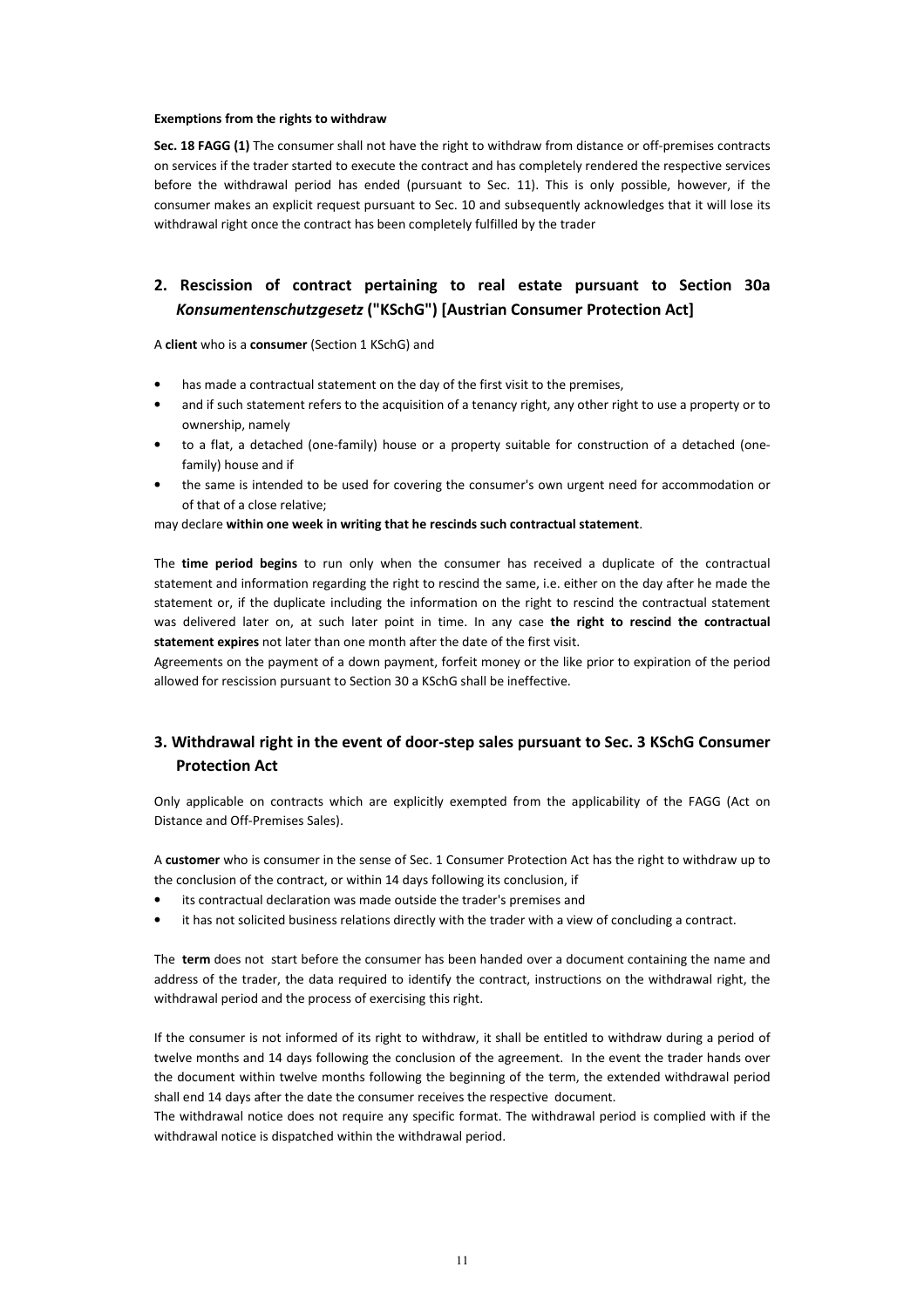# **4. The right to rescind the contract in case of non-occurrence of essential facts or circumstances (Section 3a KSchG)**

## **The consumer may rescind his application for a contract or the contract itself in writing if**

- with no initiative of his
- essential circumstances
- that were described by the entrepreneur as being likely
- have not occurred or have only occurred to a considerably smaller extent.

#### *Essential circumstances are*

- the necessary cooperation or consent of a third party,
- tax benefits, or
- public aid or a prospective loan.

The **period for rescission** of the contract is one week after the consumer is able to notice such nonoccurrence if he was informed about such right to rescind the contract in writing. In any case, however, the right to rescind the contract will end one month after complete performance of the contract by both parties.

## **The consumer is not entitled to rescind the contract if**

- in the course of the negotiations he knew or was required to have known about such non-occurrence;
- if the right to rescind the contract is negotiated in individual cases (not possible to include in a form); or
- if the contract was adjusted in an appropriate way.

# **5. The right to rescind a developer contract pursuant to Section 5** *BTVG* [Austrian Developer Contracts Act]

The Developer Contracts Act introduced regulations intended to protect persons acquiring rights to buildings, flats and/or business premises which are yet to be built and/or to be renovated thoroughly. The Statute is only applicable to developer contracts in case of which advance payments of more than Euro 150 per sq.m. of usable space must be effected.

**The buyer may withdraw from his/her contractual statement** if he/she does not receive the following information from the developer in writing until a week before concluding the contract:

- 1. the provisional content of the contract;
- 2. the provisional text of the agreement with the commercial bank in the event mandatory security is required to comply with Section 7 (6/2) of the Austrian Developers' Contract Act (Bauträgervertragsgesetz – BTVG, blocked account model);
- 3. the provisional text of the certification in accordance with Section 7 (6/3 c) of BTVG in the event mandatory security is required to comply with Sec. 7 (6/3) (solvency model in subsidized rental housing);
- 4. in the absence of the nomination of a trustee: the provisional text of the security (guarantee, insurance) to be issued in the event securities are required under the law of obligation (Sec. 8);
- 5. if applicable, the provisional text of the additional security according to Sec. 9 (4) to fulfill the mandatory security required by the developer by entry in the land register (Sections 9 and 10, installment plan A or B).

If the buyer does not receive the information listed under points 1-5 above including a written explanation of his / her right of withdrawal until at least one week before signing the contractual statement, he/she shall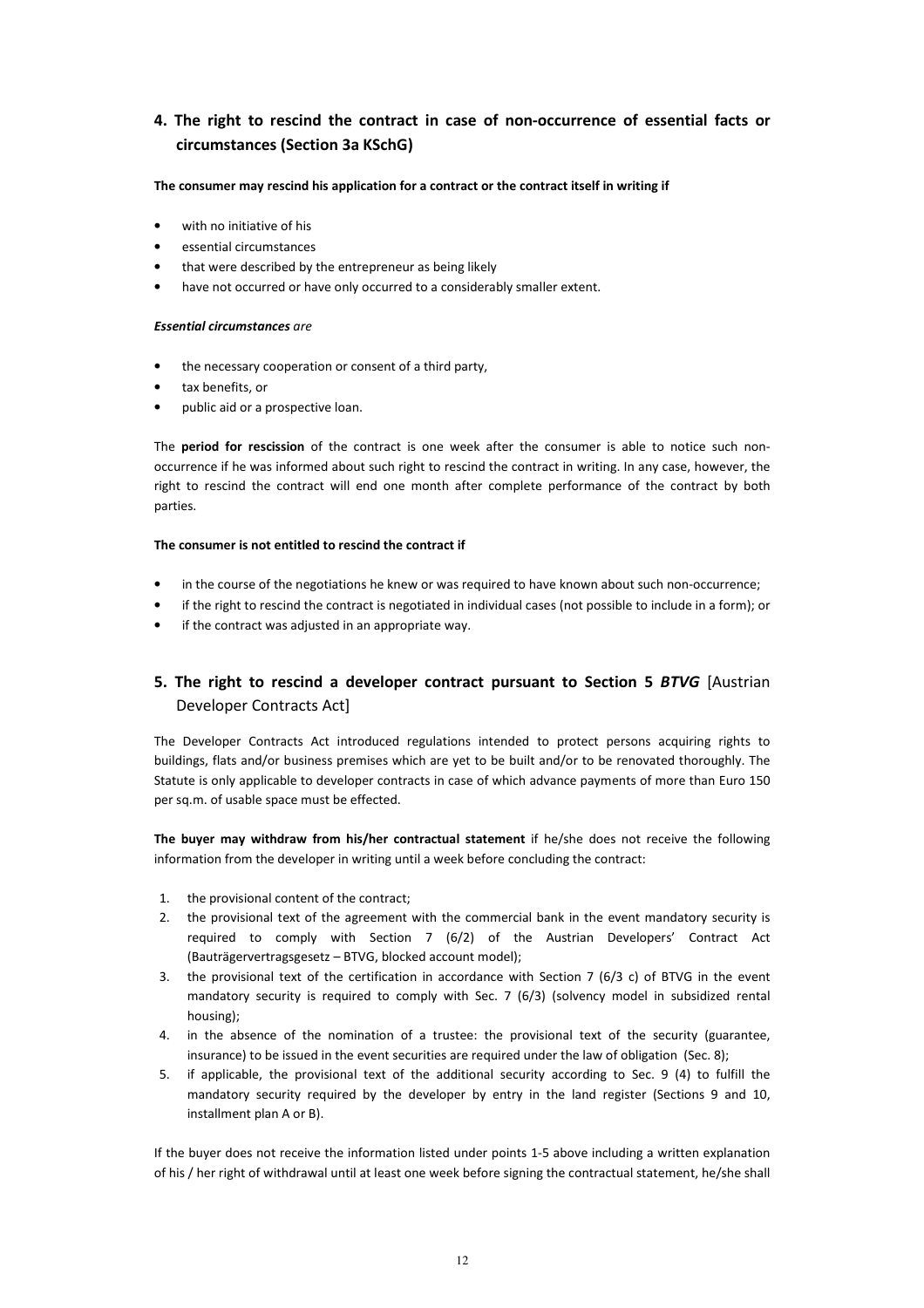be entitled to **withdraw from the contract**. Withdrawal may be declared at any time before the contract becomes legally effective. After that withdrawal has to be declared within 14 days. The period of withdrawal begins on the date of receipt of the pertaining information, but not before the contract becomes legally effective. Notwithstanding the receipt of the information, the right of withdrawal will expire 6 weeks after the contract has become legally effective.

In addition, the purchaser may rescind his contractual statement if a **residential construction subsidy** on which the parties based the contract is not granted in full or to a substantial extent for reasons for which the purchaser is not responsible. Rescission of the contract must be declared within two weeks. The **period for rescission of the contract commences** as soon as the purchaser is informed of the fact that no residential construction subsidy will be granted and if at the same time or later he/she receives written information regarding the right to rescind the contract. The **right to rescind the contract expires** not later than six weeks after receipt of the information about the fact that no residential construction subsidy will be granted.

The buyer can declare withdrawal to the developer or the trustee in writing.

Ī

# **A statement of rescission regarding a real estate transaction which is addressed to the real estate broker shall also apply to a broker agreement concluded in the course of making the contractual statement.**

Mailing of the statement of rescission on the last day of the period (date of postmark) is sufficient. The statement of rescission shall be deemed sufficient if a written document is sent which contains a contractual statement of only one party plus an additional statement showing the consumer's decline of the offer.

| This form being given to you by                                                                                       |
|-----------------------------------------------------------------------------------------------------------------------|
|                                                                                                                       |
|                                                                                                                       |
| who are acting as broker and are represented by                                                                       |
| Pursuant to established business practises the broker may act as dual broker.                                         |
| /does not $\Box$ have a close familial or business relationship to the third<br>The broker does $  \cdot  $<br>party. |